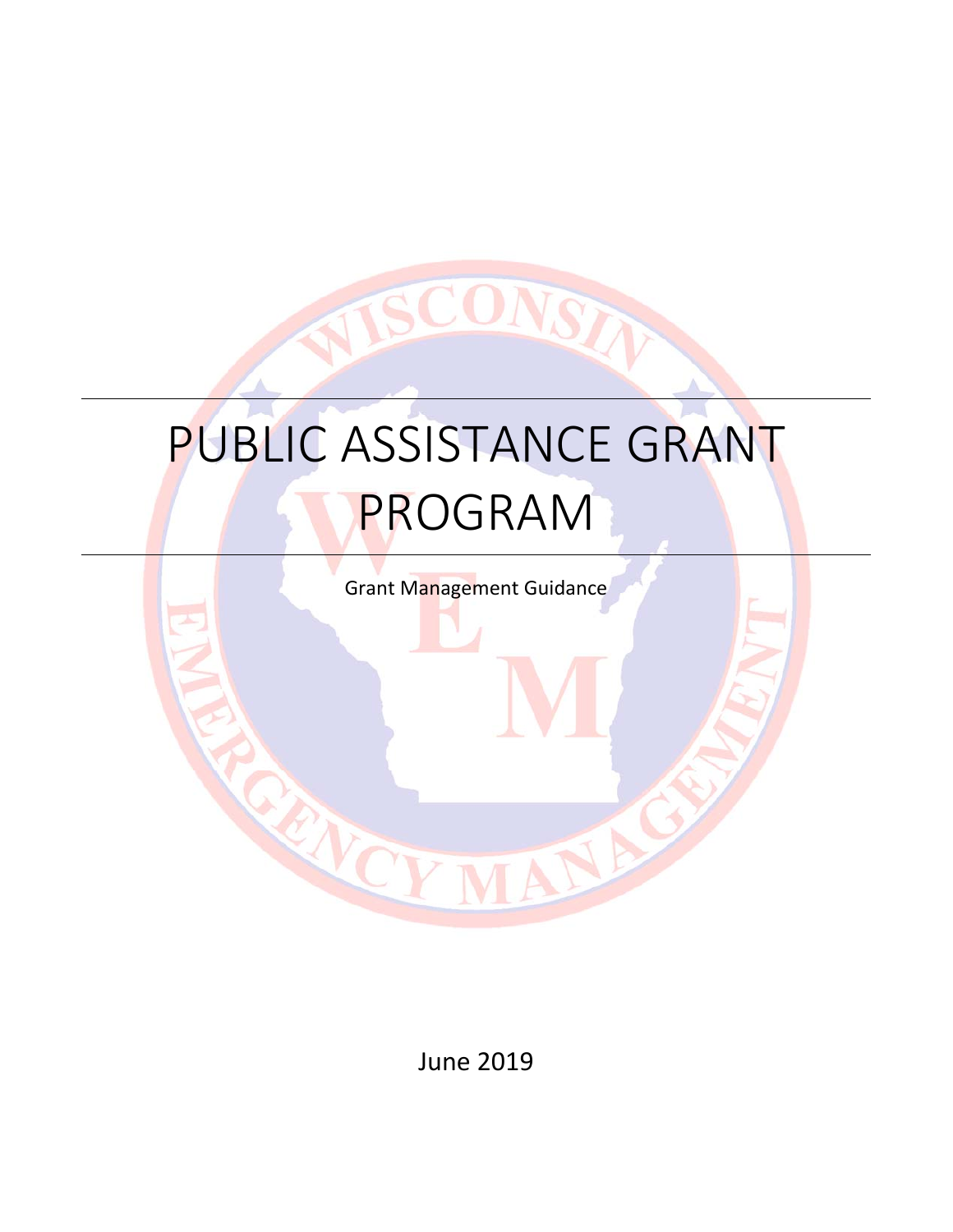# Table of Contents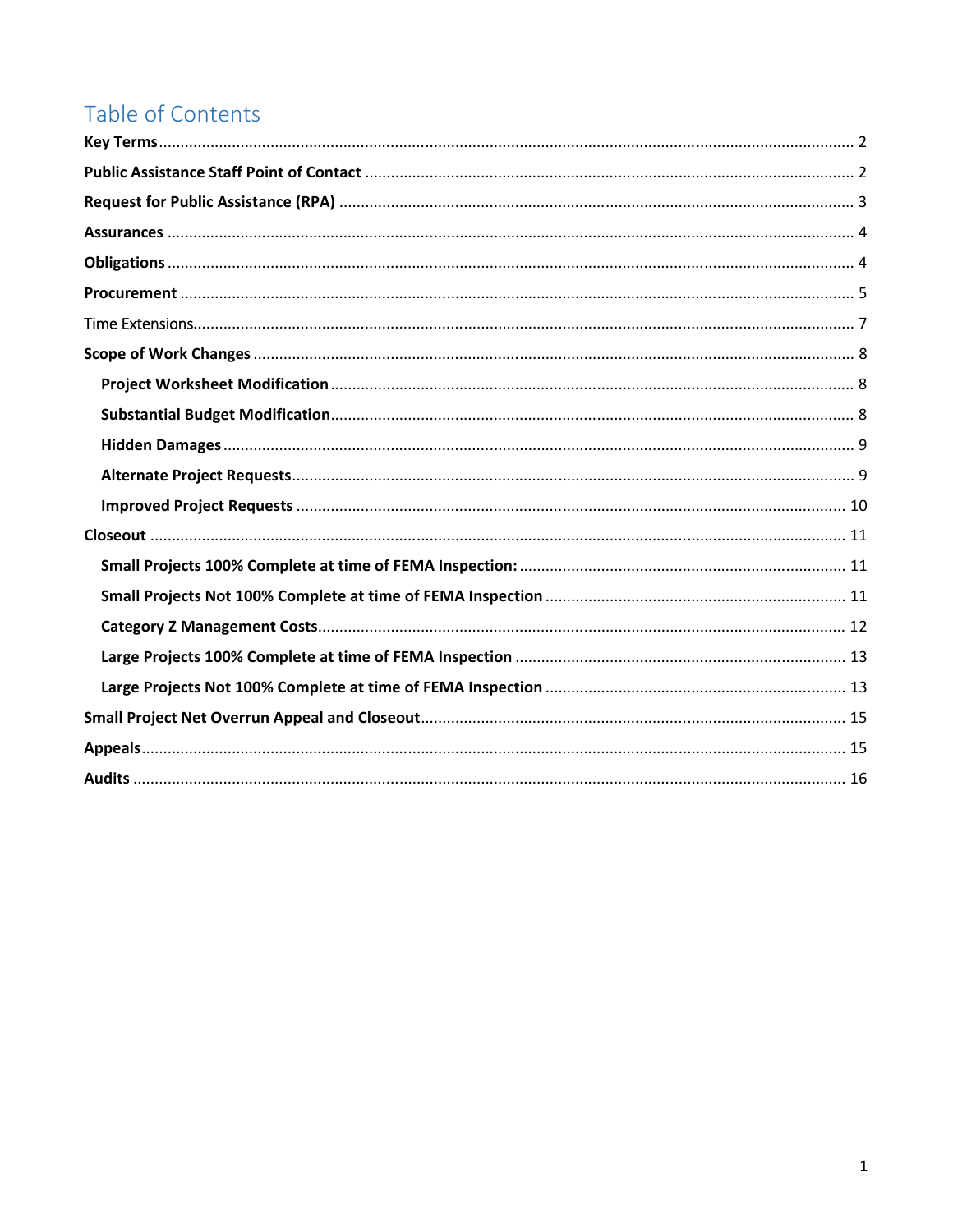# **Introduction**

This Grant Guidance addresses the most common administrative procedures that a Subrecipient might have to perform while managing their grant once one has been obligated through the Public Assistance (PA) Program subsequent to a Presidential Disaster Declaration. This Grant Guidance to the PA Program is a supporting document to the Wisconsin PA Administrative Plan. The WI PA Admin Plan establishes the organization, staffing, and administrative procedures for administering the Public Assistance (PA) Program.

Federal disaster assistance is made available through the Federal Emergency Management Agency (FEMA) to state governmental agencies, local governments, and certain eligible private non‐profit organizations. FEMA provides a grant to the State and authorizes the State to pass funding through to eligible Subrecipients.

#### **Key Terms**

**Recipient** ‐ A non‐Federal entity that receives a Federal award directly from a Federal awarding agency to carry out an activity under a Federal program; previously referred to as a Grantee (State, Tribe)

**Subrecipient** - A non-Federal entity that receives a subaward from a pass-through entity to carry out part of a Federal program. It does not include an individual that is a beneficiary of such program. A Subrecipient may also be a Recipient of other Federal awards directly from a Federal awarding agency.

**Applicant** ‐ A non‐Federal entity submitting an application for assistance under the Recipient's Federal award; 44 CFR and PAAPG often use this term in lieu of Subrecipient.

Public Assistance Staff Point of Contact

**Email:** DMAWEMPublicAssistance@wisconsin.gov

**Fax:** (608) 223‐6526

#### **Mail Forms To:**

#### **DEPARTMENT OF MILITARY AFFAIRS**

Wisconsin Emergency Management

ATTN: State Public Assistance Officer

PO Box 7865

Madison, WI 53707‐7865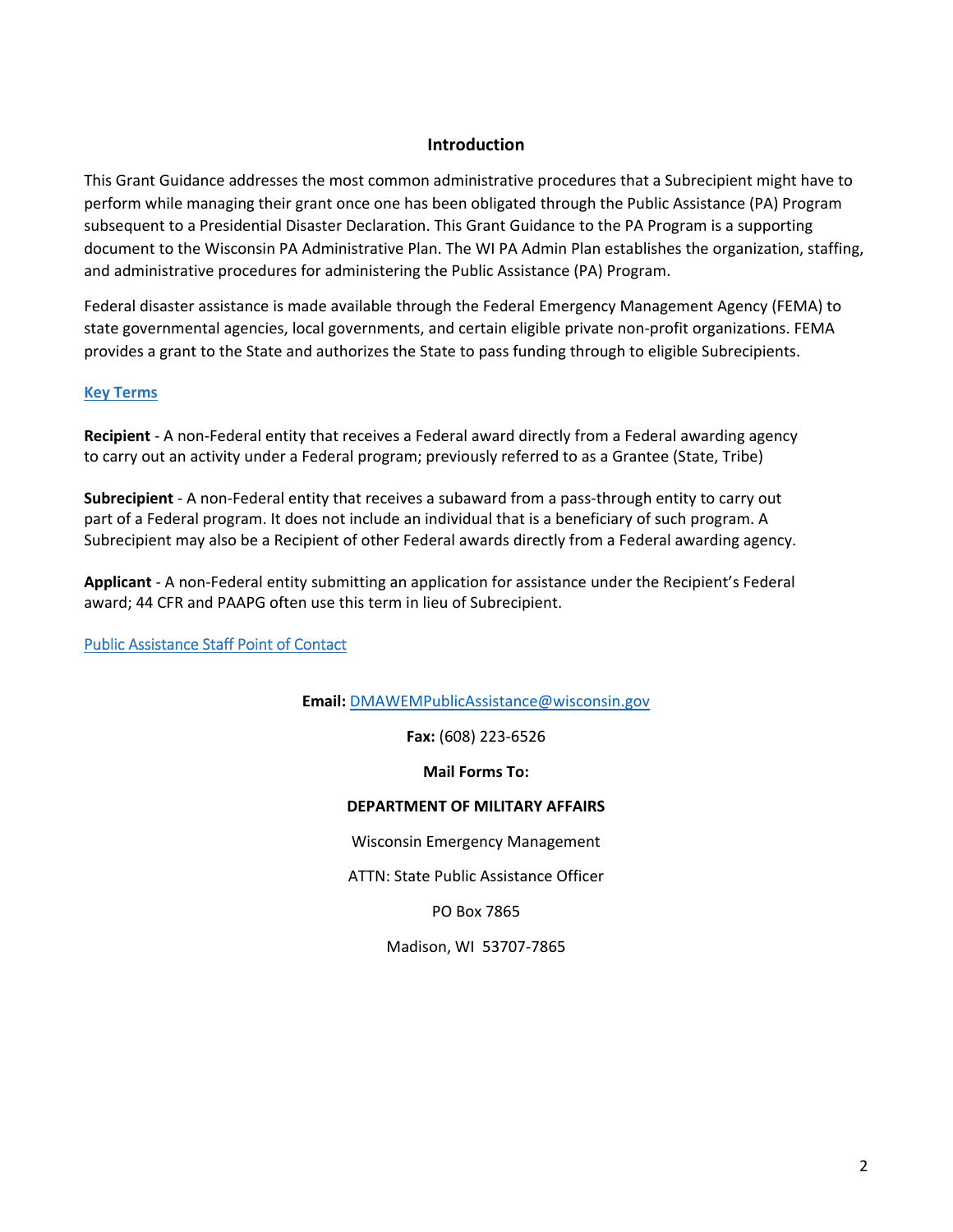#### **Request for Public Assistance (RPA)**

If a State, Territorial, Tribal, or local government entity or Private non‐Profit (PNP) wishes to seek PA funding, it must first submit a Request for Public Assistance (RPA) into the FEMA Grants Portal, within 30 days of the respective area being designated in the declaration. Given the necessity to collaborate with Applicants early in the PA Program implementation process, FEMA's expectation is that the Recipient has the Applicants submit an RPA into Grants Portal as soon as possible after the respective area is designated in the declaration or at the conclusion of the Applicant Briefing. FEMA may extend the deadline for submitting an RPA if the Recipient submits a request in writing with justification based on extenuating circumstances beyond the Applicant's or Recipient's control.

Using Grants Portal, the Applicant provides general information about its organization, including physical location and point of contact. The RPA must indicate the Applicant's active Dun and Bradstreet (DUNS) number. If the Applicant does not have an active DUNS number, it may request one at: www.dnb.com/get-a-dunsnumber.html.

#### **PNP RPA Documentation Requirements**

#### **All PNP Applicants**

- PNP Facility Questionnaire (FEMA Form 90‐121) available at www.fema.gov/media‐ library/assets/documents/10579.
- A current ruling letter from the Internal Revenue Service granting tax exemption under sections 501(c), (d), or (e) of the Internal Revenue Code of 1954; OR
	- o documentation from the State substantiating it is a non‐revenue producing, nonprofit entity organized or doing business under State law.
- If the Applicant owns the facility, proof of ownership. If the Applicant leases the facility, proof of legal responsibility to repair the incident‐related damage.
- List of services provided in the facility and when and to whom.

#### **Membership Organization**

- Who is allowed membership
- What fees are charged
- Policy regarding waiving memberships

#### **Education/School**

Proof that the school is accredited or recognized by the State Department of Education

#### **Child Care Facility**

 Proof that the State Department of Children and Family Services, Department of Human Services, or similar agency, recognizes it as a licensed child care facility

#### **Mixed‐Use Facility**

Proof of the established purpose of the facility with documentation such as:

- Pre-disaster charter, bylaws, and amendments
- Calendar of activities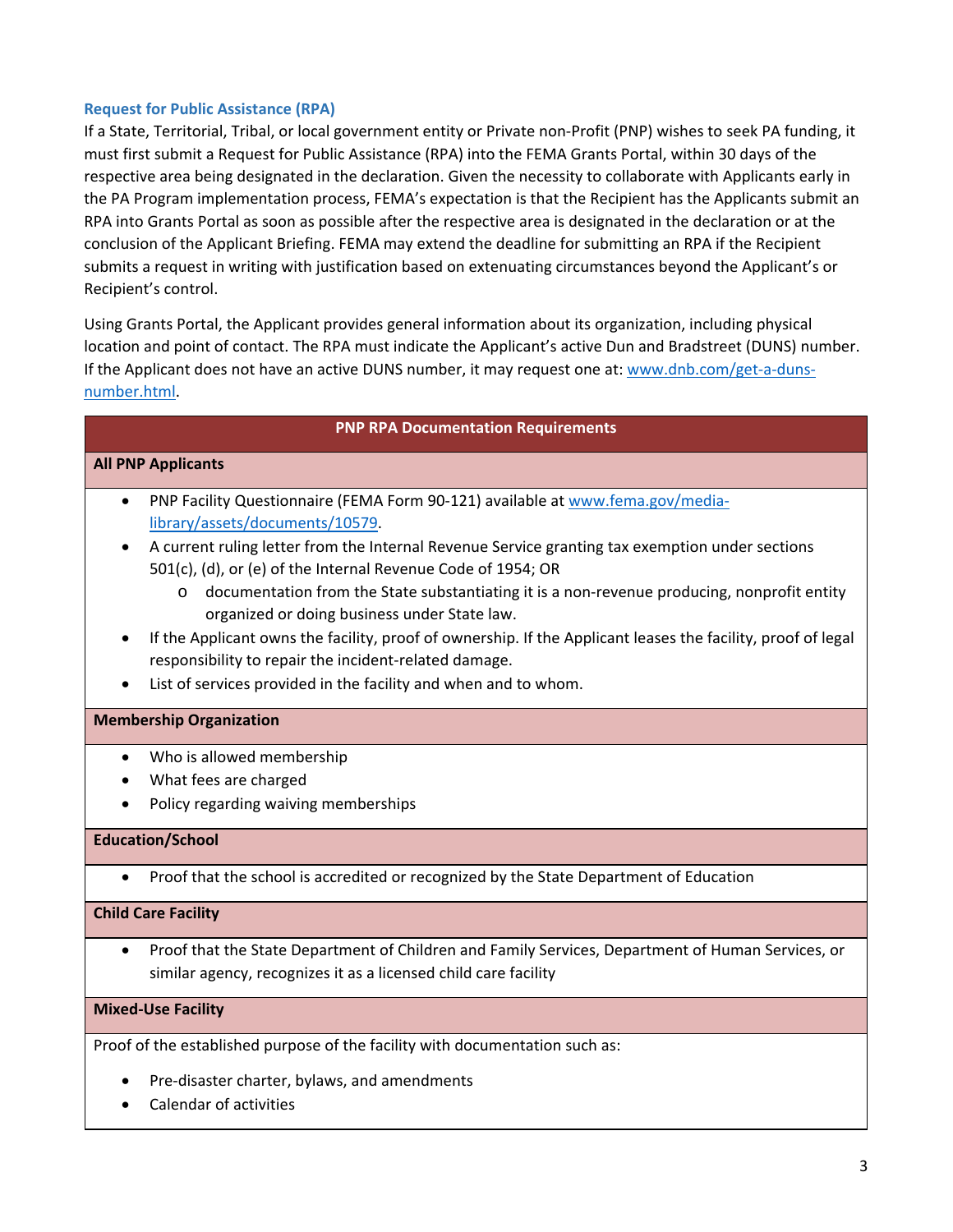#### **SAM.gov**

The System for Award Management (SAM) (https://www.sam.gov) is a government run site that serves as a central registration point for government contractors.

While federal contract opportunities have varying requirements, there is a core set of data that is required across the board. Instead of repeatedly submitting the same company information with each bid, the government created procurement systems for companies to submit required information through one source. Any company or entity that would like to do business with the federal government must register on the SAM. Registration on SAM.gov is a requirement to receive funding under the FEMA public assistance grant program.

A SAM registration is valid for one year and must be updated on an annual basis. There are third‐party companies that assist with the SAM registration process for a fee. However, it is important to note, a company can register on SAM.gov without outside assistance and for no cost.

# **Assurances**

The assurances outline the federal construction programs, federal audit requirements, and state assurances of disaster application for Subrecipients. The document outlines that the Subrecipient will complete or has completed all eligible work in accordance to applicable laws and regulations, as detailed in the document.

Within 30 days after the RPA due date, the assurance packet will be sent to the point of contact submitted into Grants Portal for the Subrecipient. A Subrecipient must have a signed assurance on file with WEM before any obligations or funding will be sent to the Subrecipient.

# **Obligations**

Upon award from FEMA, WEM creates an obligation packet for each approved project worksheet. An obligation packet reflects the dollar amounts, requirements, and description of the work completed, as approved by FEMA and WEM. This obligation packet may not include all projects that have been approved and obligated for a specific Subrecipient.

An obligation packet will include the following:

- Verification of the Point of Contact information
- 90‐91 Form, Mitigation Form, and Special Conditions List
- Eligibility Report
- DMA Form 1017
- Project Completion Certification Form (P.4 form)

When a Subrecipient receives an obligation packet, they should review the information provided.

#### **DMA Form 1017**

Signature on this form communicates that after reviewing the obligation packet that to the best of the Subrecipient's knowledge and belief, data in the application is true and correct, the documentation has been duly authorized by the governing body of the Subrecipient, and the Subrecipient will comply with the previously signed "Attachment G – Assurances for Federal Construction Programs, Federal Audit Requirements, and State Assurances of Disaster Application Subrecipients".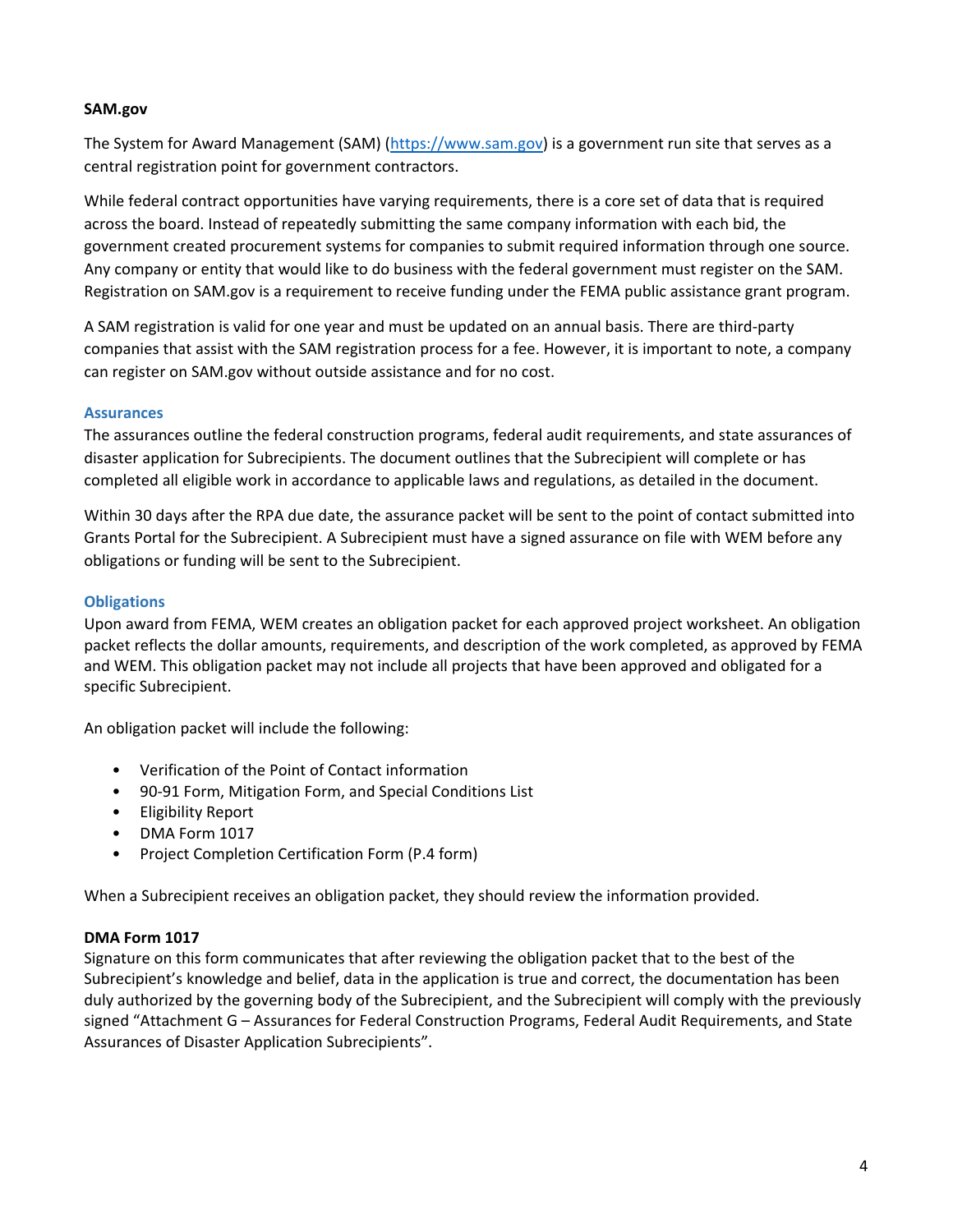# **Project Completion Certification Form (P.4 form)**

Once WEM receives this form, it signals that the project is ready for closeout and request payment. The following lines must be completed before the document can be accepted:

- Final amount expended to complete the project: This should reflect the actual dollar amount expended to complete the project. For small projects you are guaranteed reimbursement for the amount listed on the 1017 and P.4 forms, regardless if you experienced an overrun or underrun.
- Date that all physical work was completed: This is needed to ensure you properly incurred costs within the period of performance.

#### Procurement

Subrecipients must comply with Federal procurement standards as a condition of receiving PA funding for contract costs for eligible work. Federal procurement standards for State and Territorial governments are different than those for Tribal and local governments and PNPs.

State and Territorial government Applicants must follow the same policies and procedures they would use for procurements with non‐Federal funds; comply with 2 CFR § 200.322, Procurement of recovered materials; and ensure that every purchase order or other contract includes any clauses required by 2 CFR § 200.326, Contract provisions.

Non‐State Applicants (Tribal and local governments and PNPs) must use their own documented procurement procedures that reflect applicable State, Territorial, Tribal, and local government laws and regulations, provided that the procurements conform to applicable Federal law and standards.

Tribal and local governments and PNPs must conduct procurement transactions in a manner that complies with the following Federal standards:

- Provide full and open competition;
- Conduct all necessary affirmative steps to ensure the use of minority businesses, women's business enterprises, and labor surplus area firms when possible;
- Exclude contractors that develop or draft specifications, requirements, statements of work, or invitations for bids or requests for proposals from competing for such procurements to ensure objective contractor performance and eliminate unfair competitive advantage;
- Maintain written standards of conduct covering conflicts of interest and governing the performance of employees who engage in the selection, award, and administration of contracts; and
- Maintain records sufficient to detail the history of the procurement. These records will include, but are not limited to:
	- o Rationale for the method of procurement
	- o Selection of contract type
	- o Contractor selection or rejection
	- o The basis for the contract price

Tribal and local governments and PNPs must use one of the following procurement methods:

- Micro-purchase
- Small purchase procedure
- Sealed bid (formal advertising)
- Competitive proposal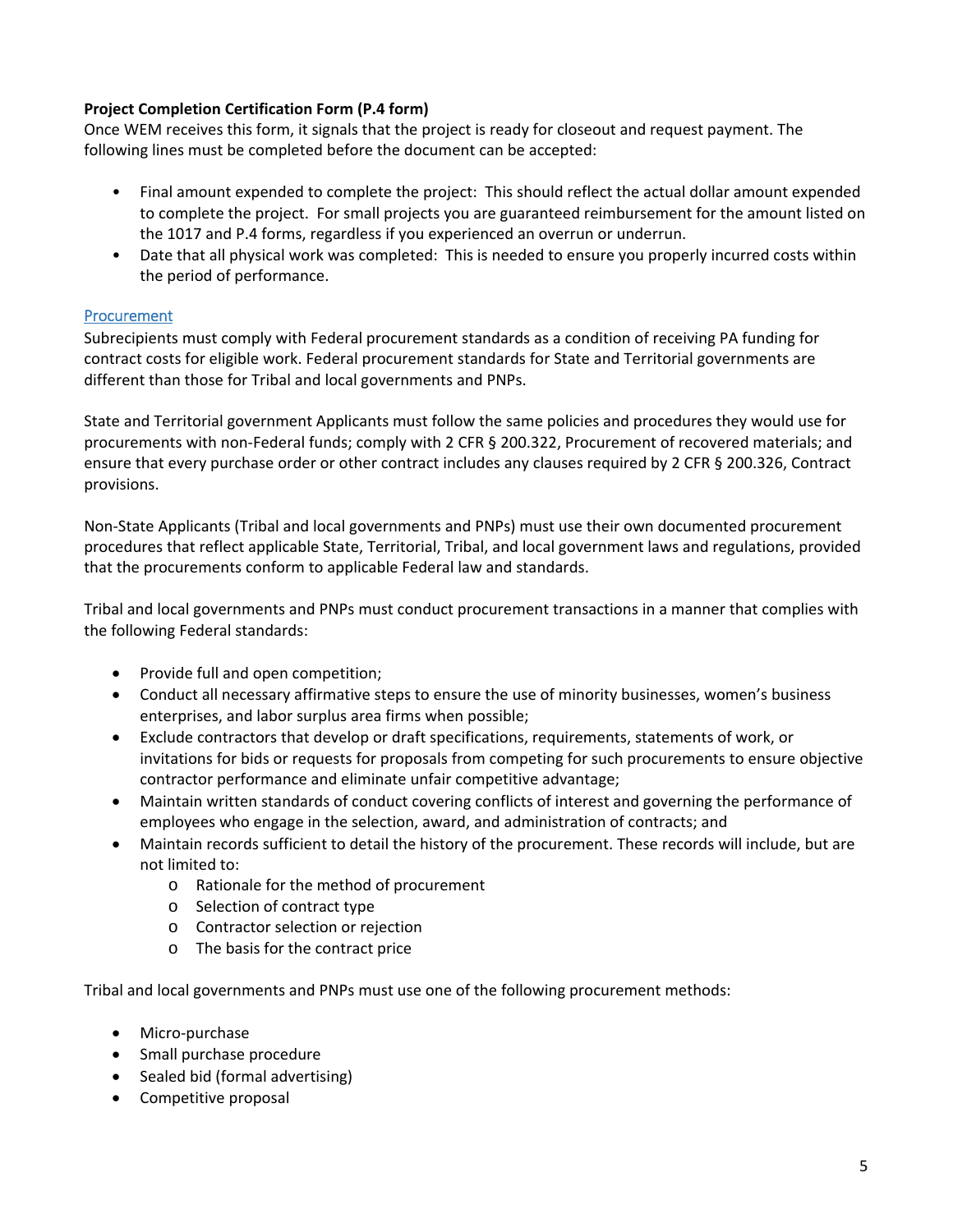FEMA may reimburse costs incurred under a contract procured through a noncompetitive proposal only when one or more of the following apply:

- The item is only available from a single source;
- The public exigency or emergency for the requirement will not permit a delay resulting from competitive solicitation;
- FEMA or the Recipient expressly authorizes a noncompetitive proposal in response to a written request from the Applicant; or
- After solicitation of a number of sources, competition is determined inadequate.

Tribal or local governments and PNPs must perform a cost or price analysis in connection with every procurement action in excess of the simplified acquisition threshold, including contract modifications. The method and degree of analysis depends on the facts surrounding the particular procurement situation. As a starting point, the Applicant must make independent estimates before receiving bids or proposals. Additionally, the Applicant must negotiate profit as a separate element of the price for each contract in which there is no price competition and, in all cases, where a cost analysis is performed.

FEMA PA staff coordinate with FEMA's Office of Chief Counsel when evaluating whether the Applicant complied with Federal procurement requirements. In the case of non-compliance with Federal procurement requirements, FEMA determines a reasonable cost for the eligible work completed based on all available information and documentation.

# **Quarterly Reports**

Quarterly Progress Report (QPR), submitted by the Subrecipient to WEM is a useful tool to assist WEM with monitoring the progress of open projects. To comply with the requirements of 44 CFR §§206.204, **Project performance**, and 2 CFR 200.328(b)(1), **Monitoring and reporting program performance**, Subrecipients must submit quarterly progress reports on all projects for which the final state share payment has not yet been released and the project not closed.

The Subrecipient must submit to the Recipient the following information for each open project on a quarterly basis:

- Total expenditures to date for each project;
- Status of the project;
- % of the project that is completed:
- Projected completion date;
- Any scope of work changes or budget modifications; and
- Any circumstances that could delay the project.

Subrecipients report status of project worksheets on the Public Assistance – Project Worksheet Quarterly Progress Report form via e‐mail every quarter. The report must be submitted no later than 30 days after the end of each quarter as indicated by the deadlines listed below:

| <b>Fiscal Year Quarter</b> | <b>Dates</b>            | <b>Submit Progress Report By:</b> |
|----------------------------|-------------------------|-----------------------------------|
| 1 <sup>st</sup> Quarter    | October 1 – December 31 | January 30                        |
| 2 <sup>nd</sup> Quarter    | January 1 – March 31    | April 30                          |
| 3 <sup>rd</sup> Quarter    | April 1 – June 30       | July 30                           |
| 4 <sup>th</sup> Quarter    | July 1 – September 30   | October 30                        |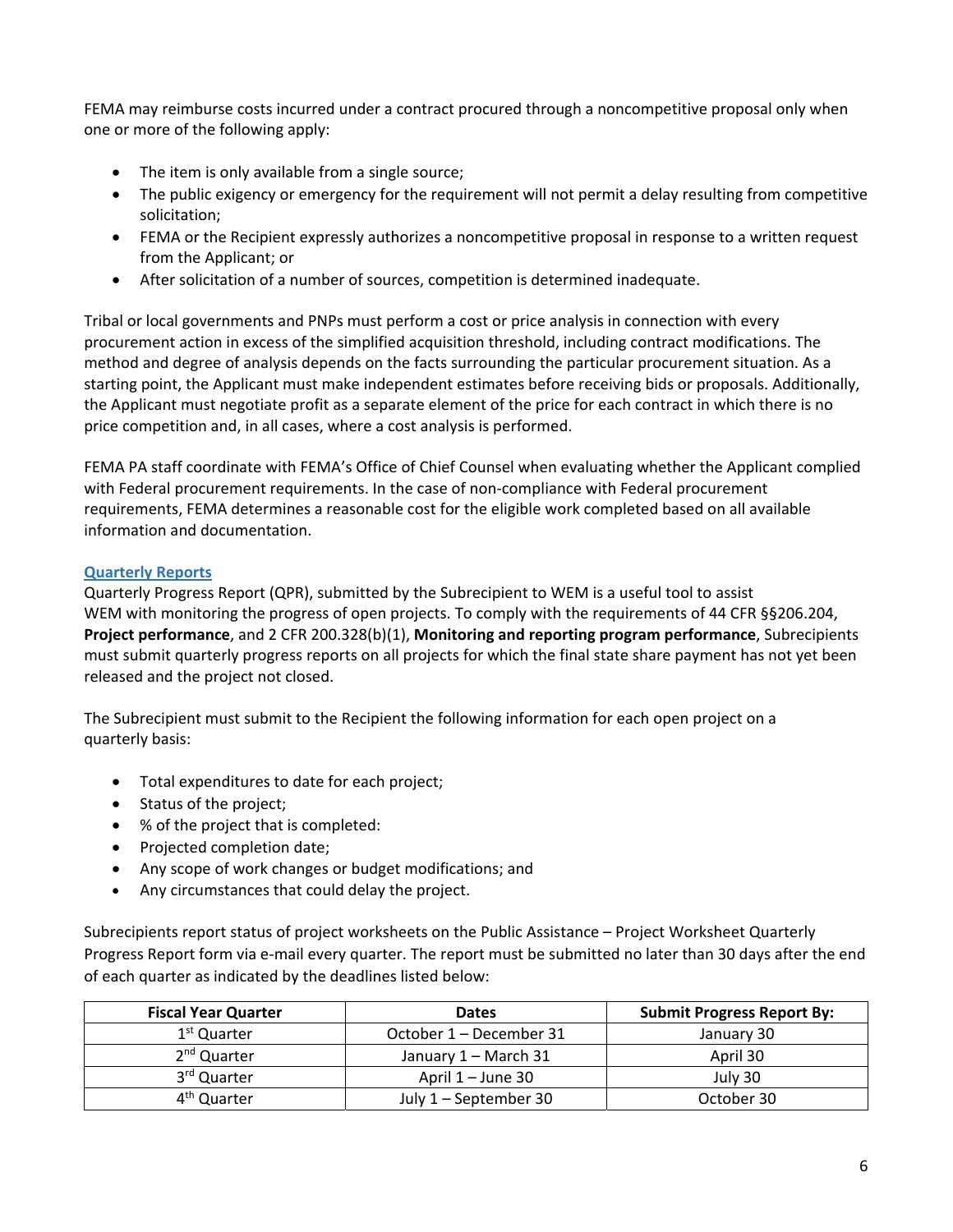# Time Extensions

When work cannot be completed within the specified period of performance, the Subrecipient must request a time extension for each separate project. The Subrecipient may request a time extension by completing a Public Assistance – Project Worksheet Time Extension Request form and submitting it to the State Public Assistance Officer (PAO) for evaluation. Request should be submitted prior to current approved deadline, be specific to one project, and include all pertinent supporting documentation.

As excerpted from 44 CFR 206.204(c), "the project completion deadlines shown below are set from the date that a major disaster or emergency is declared and apply to all projects approved under State disaster assistance grants."

| Debris Clearance      | 6 months  |
|-----------------------|-----------|
| <b>Emergency Work</b> | 6 Months  |
| <b>Permanent Work</b> | 18 Months |

The State PAO will review the time extension request, carefully considering the reasons given for the extension and the proposed completion date of the project.

# **Submission Deadline**

As a general rule, time extension requests must be submitted to WEM 30 days prior to the expiration of the prescribed completion deadlines to ensure that there is no gap in eligible performance period.

If the request is approved, the State PAO may grant time extensions within WEM's authority for maximum limits:

- Emergency Work (Categories A and B): Time extensions for up to twelve (12) months of the original approval date may be granted by the State PAO without FEMA approval.
- Permanent Work (Categories C-G): Time extensions for up to forty-eight (48) months of the original approval date may be granted by the State PAO without FEMA approval.
- WEM provides each Subrecipient notification in writing regarding the status of time extension approval or denial. The State PAO notifies FEMA of all approved time extensions.

Typical examples of delays outside of a subrecipient's control include:

- Permitting delays caused by other agencies
- Inclement weather
- Environmental concerns requiring alternate methods of repair or additional assessments/surveys
- Disaster related impacts to the availability of resources

Requests for time extensions beyond WEM's authority (exceeding the maximum time limits listed above) shall be submitted to FEMA Region V for action. The request includes dates and provisions of all previous time extensions, a detailed justification for the delay, and a projected completion date. FEMA Region V notifies the State PAO in writing of the Region's determination, advising of the new completion date and any other requirements determined necessary to meet the new completion date. The State PAO notifies the Subrecipient of the determination.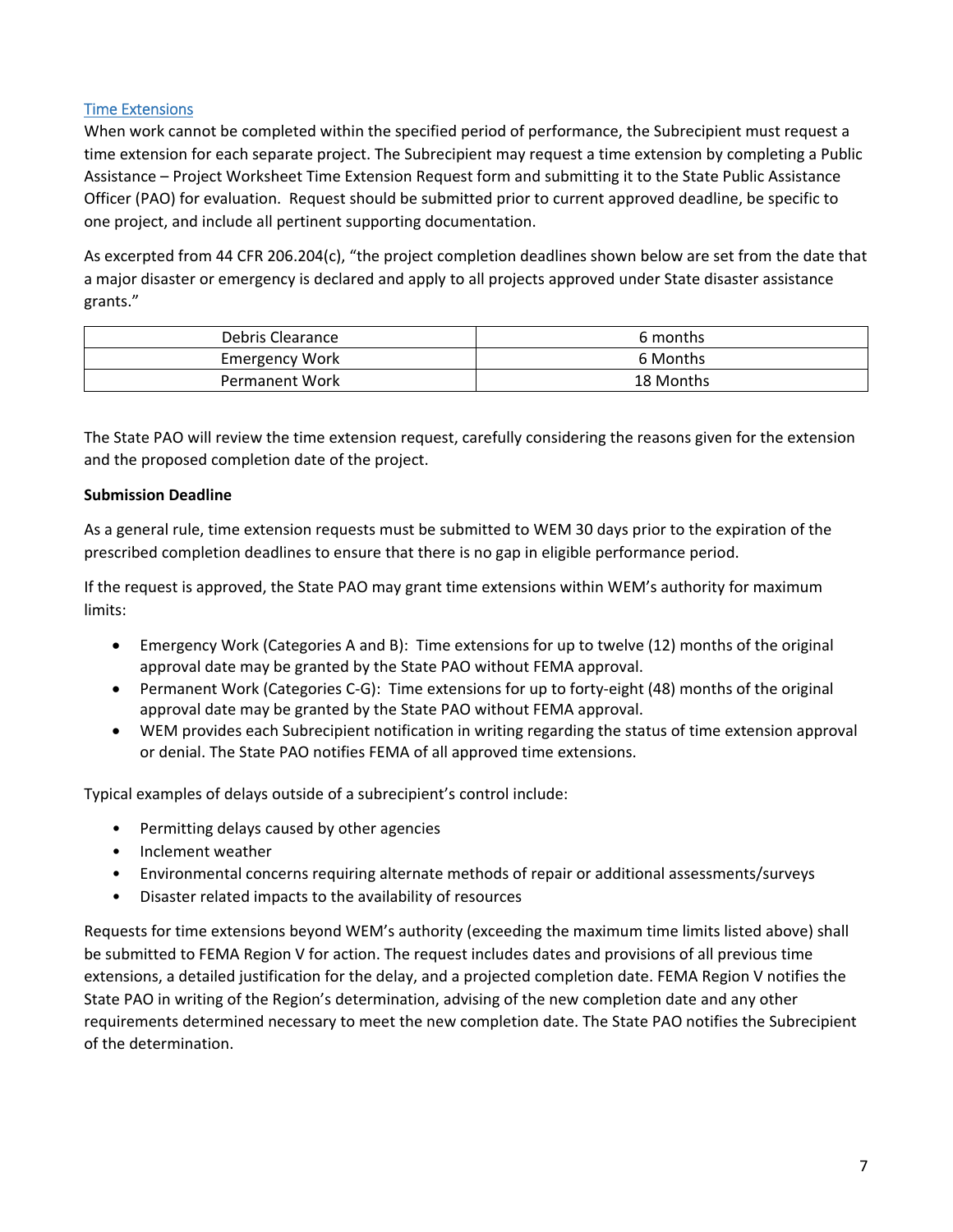# Scope of Work Changes

# Project Worksheet Modification

On initiation of a project, the Subrecipient may determine that the scope of work is not sufficient to restore the damaged facility to its pre‐disaster condition or function, necessitating a request for modification to the approved project worksheet (PW). Reasons for requesting modifications may include the following:

- Original design described in the project worksheet scope of work is not feasible
- Professional recommendations for construction methods differ from those initially proposed
- Project worksheet contains errors or omissions
- The Subrecipient discovers hidden damage during the course of completing previously approved work
- The Subrecipient wishes to pursue an Improved or Alternate Project
- Environmental limitations become evident

#### **Submission Deadline**

Prior to initiating the work related to the project worksheet modification element(s), in order for the Recipient (WEM) to determine program eligibility and ensure that all applicable special consideration reviews (floodplain management, environmental, historic, hazard mitigation, and/or insurance) are conducted.

#### **Funding**

Substantial projected increases or decreases (+/‐15%) in the project funding will be addressed in a version of the project worksheet. (Additional information can be found in the section "Substantial Budget Modification").

Prior to submitting for FEMA consideration, WEM will review the Subrecipient request to verify that the following information has been addressed and provided in the request:

- **SOW CHANGE?** Description of the proposed scope of work modification and why it is necessary.
- **VALIDATION?** Validation that the requested modification is necessary to restore the facility to predisaster design and condition. If the facility cannot be restored to its pre‐disaster design, a statement by a qualified technical expert should be provided with explanation and justification for the modification.
- *COSTS?* Identification and costs for improvements and/or hazard mitigation proposals.
- **TIMELINE?** Identification of the proposed schedule of the construction work and possible time extensions.
- *PHOTOS?* Color photos documenting additional damage and how it was caused by the disaster.
- *SUPPORTING DOCUMENTS?* Documentation to support request for additional funding (i.e. bid documents, contracts, invoices, receipts, force account records, or an updated cost estimate and basis for the adjustment).
- *DESIGN SPECS?* Engineering and design reports, if applicable.
- *SPECIAL CONSIDERATIONS?* Identification of potential floodplain management, environmental, historical, hazard mitigation, and/or insurance issues.

# Substantial Budget Modification

In the performance of the approved scope of work, it may become evident that a substantial cost overrun/underrun will be incurred. As a general rule, if it appears that a project budget will run over/under budget by 15%, the Recipient (WEM) should be notified in writing. Some of the common causes of increased/decreased funding needs are listed below:

- Bid prices come in significantly higher than original PW estimates
- Lengthy project delays result in increased costs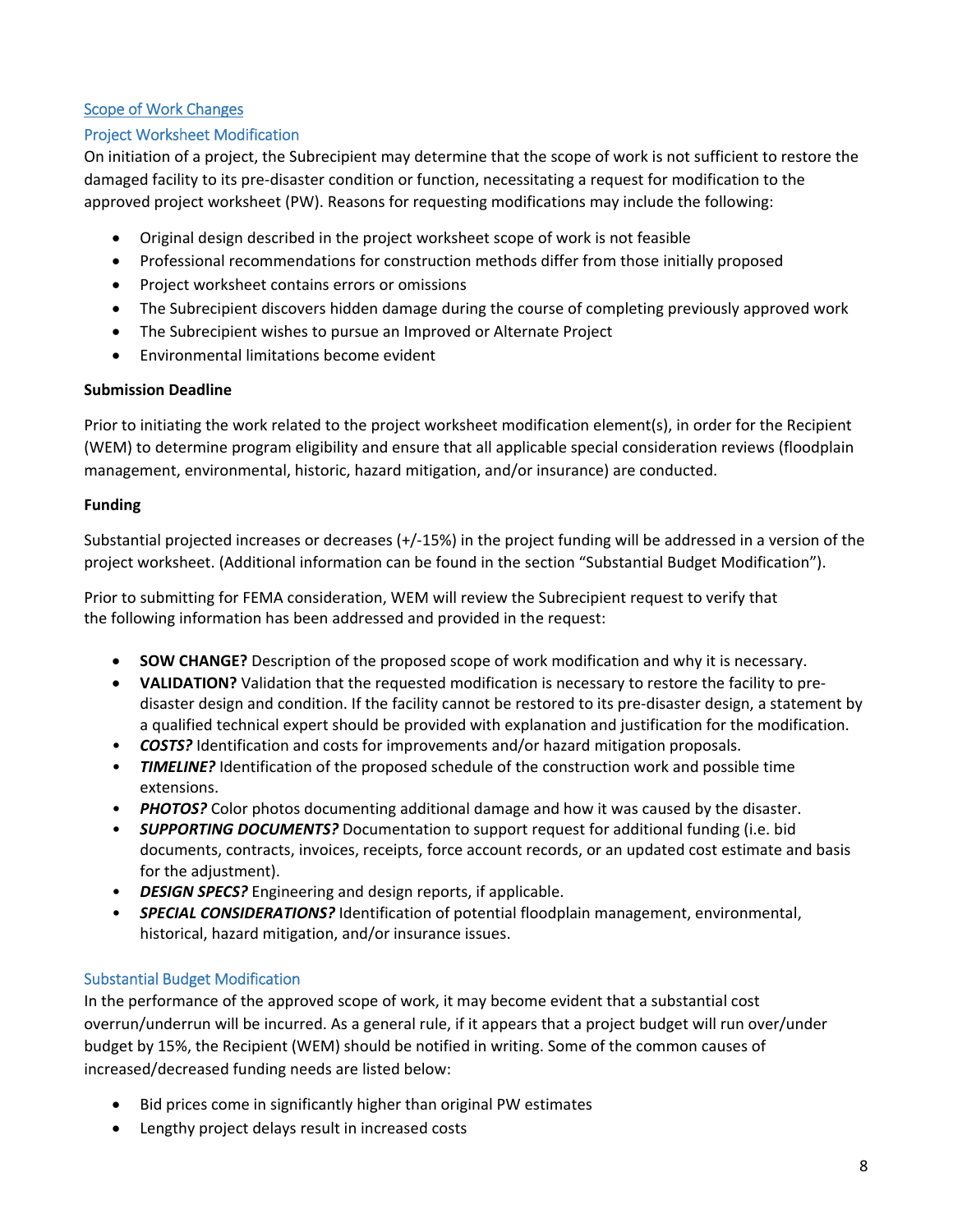- Unit price variances (i.e. local unit prices vs. FEMA cost codes)
- Necessity of unique services (noncompetitive bid proposals) or extraordinary level of effort
- The Subrecipient determines that one or more elements of a project will not be completed.
- Insurance adjustments

For large projects, Subrecipients must report significant actual or anticipated overruns to the Recipient (WEM) immediately and prior to work completion.

Cost overruns on small projects are not handled on a project‐by‐project basis; rather, the Subrecipient may request supplemental funding for a net cost overrun on all small projects by submitting an appeal.

While proceeding with the project, the Subrecipient must ensure that it uses PA funding only for eligible work. If there are changes to the project and the Subrecipient begins or continues the work before the Recipient or FEMA reviews and approves those changes, it will **jeopardize PA funding**.

The Subrecipient may request a change in the scope of work by completing a Public Assistance – Project Worksheet SOW Change Request form and submitting it to the State PAO for evaluation. Subrecipients should submit supporting documentation that outlines:

- Affected PW number and title
- Request of a formal scope of work change
- Justification for a scope of work change
- Why this scope of work change is eligible in the PA program
- Changes in budget associated with the request
- Changes to the completion timeline with the request
- Any citations of PA Program Guidance or Regulations

The State PAO evaluates the request and when justified, submits a request and a recommendation to FEMA Region V. The Regional Administrator (RA) provides written notice to the State PAO after a determination has been made. The State PAO forwards the RA's determination to the Subrecipient.

#### Hidden Damages

Additional damage that is identified during the performance of repairs authorized in the original PW scope of work of an approved facility. Prior to initiating the repair work related to the hidden damage elements, the Subrecipient shall notify the Recipient in order for the Recipient and/or FEMA to verify the damage and ensure that all special considerations concerns are reviewed and addressed. The Subrecipient should complete a Public Assistance – Project Worksheet SOW Change Request form and submit it to the State PAO for evaluation. Subrecipients should also submit any pertinent supporting documentation.

#### Alternate Project Requests

A Subrecipient requests an Alternate Project when they determine that the public welfare would not be best served by restoring a damaged public facility or the function of that facility. The Subrecipient may request an Alternate Project by completing a Public Assistance – Project Worksheet SOW Change Request form and submitting it to the State PAO for evaluation. Subrecipients should also submit any pertinent supporting documentation. The Alternate Project option may be exercised only on permanent restorative work. Funds contributed for Alternate Projects may be used to repair or expand other selected public facilities, to construct new facilities, or to fund hazard mitigation measures. These funds may not be used to pay the non‐Federal share of any project, nor for any operating expense. Prior to the start of construction of any Alternate Project, the State PAO shall submit the following for approval by the RA: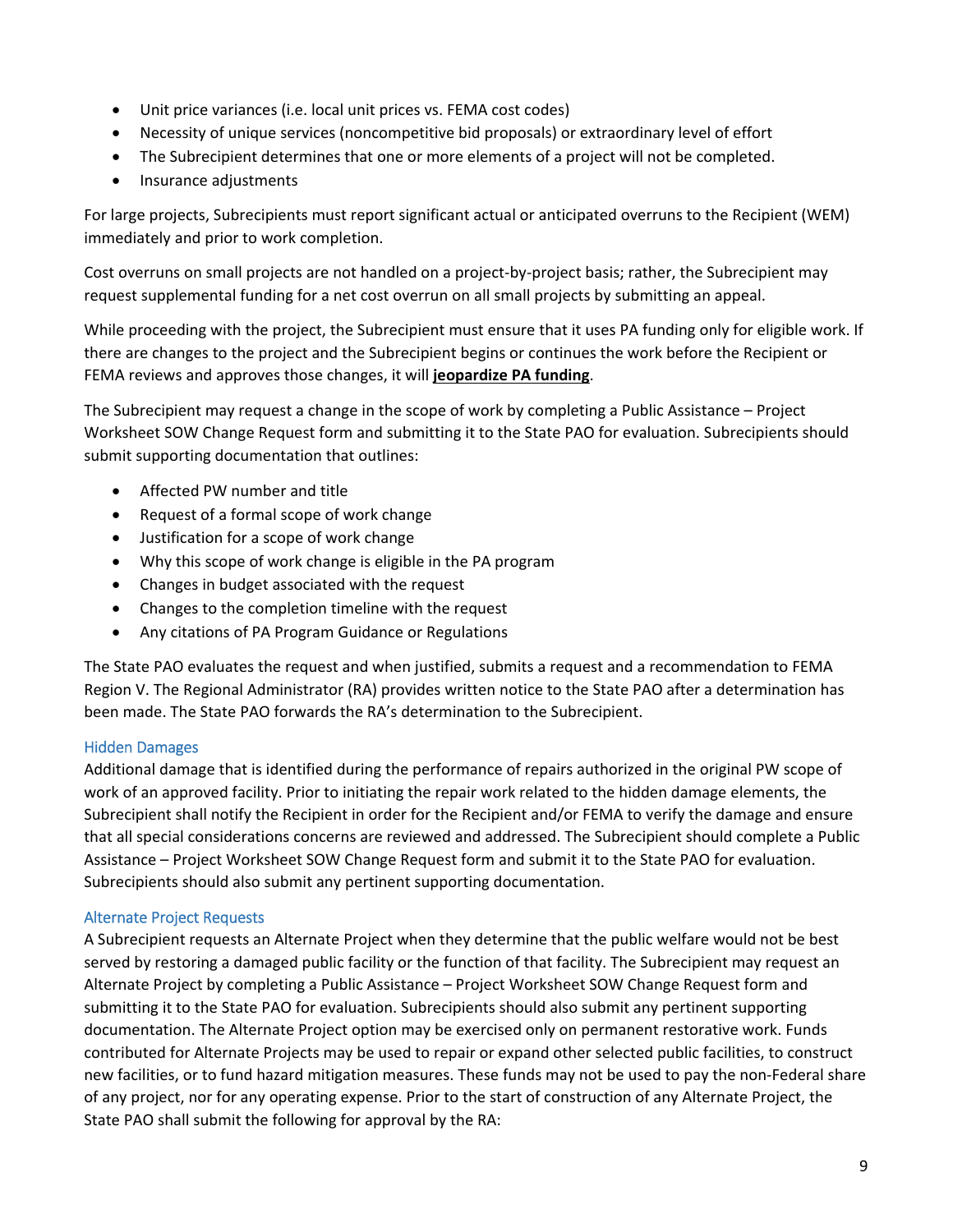- Written description of the proposed scope of work
- Updated schedule of work
- Outline of estimated costs
- Documentation supporting scope of work, schedule, and estimated costs
- Documentation of compliance with any special requirements, including but not limited to
	- o Floodplain management
	- o Environmental assessment
	- o Hazard mitigation
	- o Protection of wetlands
	- o Clean Water Act
	- o Environmental justice
	- o Insurance

Prior to submitting for FEMA consideration, WEM shall review the Subrecipient request to verify that the following information has been addressed and provided in the request. As stated in *44 CFR 206.204(d)(2)(v)*  "Prior to the start of construction, the Subrecipient shall submit for approval by FEMA the following:

- Description of the proposed alternate project;
- Schedule of work; and
- The projected cost of the alternate project(s)
- **SPECS?** Color photos, site map, and design specifications (when applicable)
- *SPECIAL CONSIDERATIONS?* Identification of potential floodplain management, environmental, historical, hazard mitigation, and/or insurance issues.

#### Improved Project Requests

A Subrecipient requests an Improved Project if they desire to make improvements to a facility that go above and beyond the pre‐disaster function of a damaged facility. The Subrecipient may request an Improved Project by completing a Public Assistance – Project Worksheet SOW Change Request form and submitting it to the State PAO for evaluation. Subrecipients should also submit any pertinent supporting documentation. Prior to the start of construction of any Improved Project, the State PAO shall submit the following for approval by the RA:

- Written description of the proposed scope of work
- Updated schedule of work
- Outline of estimated costs
- Documentation supporting scope of work, schedule, and estimated costs
- Documentation of compliance with any special requirements, including but not limited to:
	- o Floodplain management
	- o Environmental assessment
	- o Hazard mitigation
	- o Protection of wetlands
	- o Clean Water Act
	- o Environmental justice
	- o Insurance
- If approved, Federal funding for improved projects will be limited to the original Federal share of the approved estimate of eligible costs.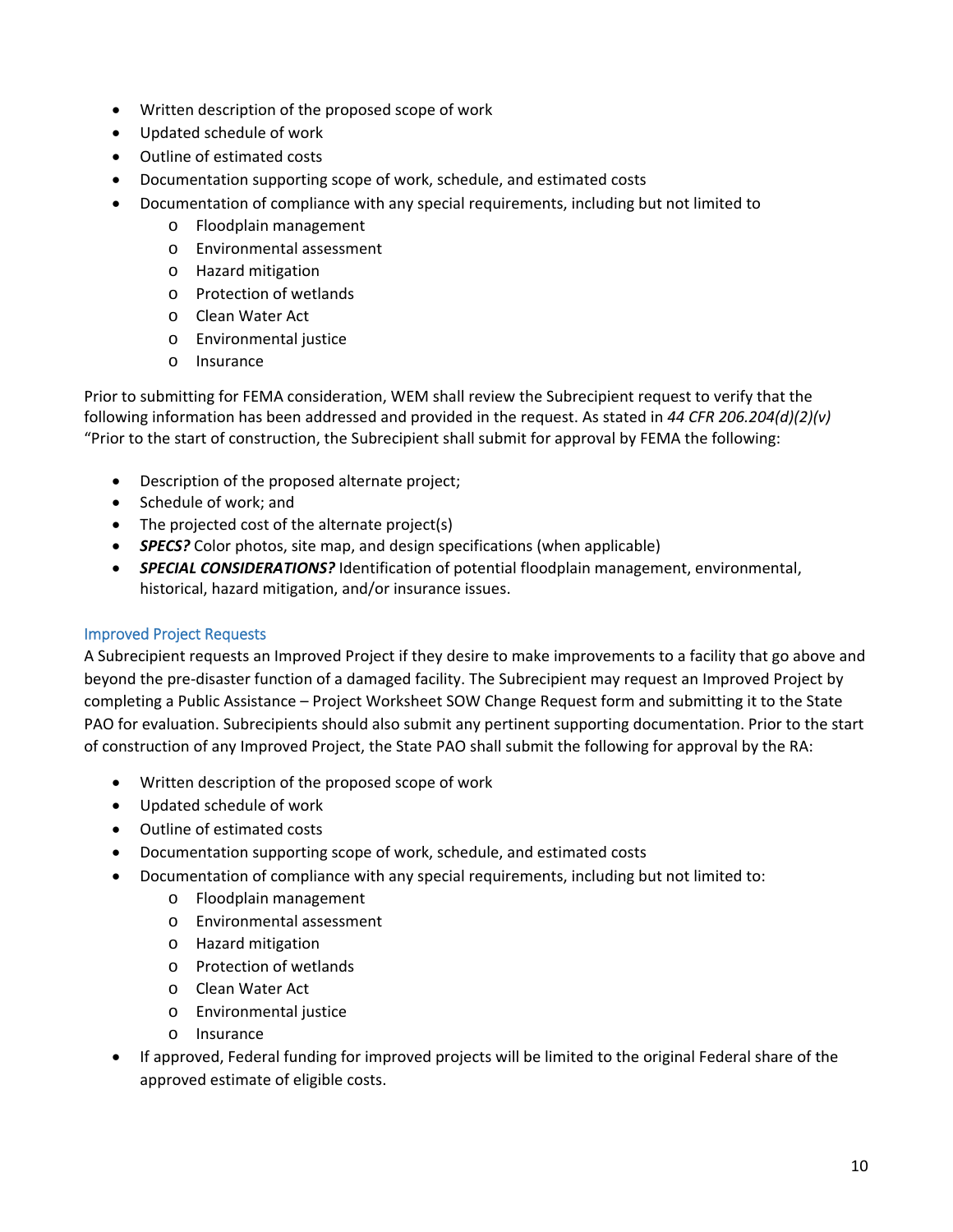Prior to submitting for FEMA consideration, WEM shall review the Subrecipient request to verify that the following information has been addressed and provided in the request:

- *PROPOSED CHANGES?* Clear identification of the improved elements or any changes to the original scope of work.
- *COST?* Revised cost estimate with the improvements and related costs identified separately, when possible.
- *SPECS?* Design specifications, project location with site map, and a projected completion timeline.
- *SPECIAL CONSIDERATIONS?* Identification of potential floodplain management, environmental, historical, hazard mitigation, and/or insurance issues.

# **Closeout**

Reimbursement on projects will not happen until Project Worksheets have been approved by both FEMA and the State, the State has mailed out Obligation paperwork, and the proper forms have been signed and returned by the Subrecipient.

Project worksheets will be obligated in one out of four categories depending on the size of the project (small or large) and the percentage complete at the time of FEMA inspection. Each project will be mailed a separate obligation packet. An obligation packet will be mailed once FEMA and the State have approved the project and have been able to complete the internal obligation process. An obligation packet includes a cover letter describing the type of project (one of the four categories) and a checklist for how to proceed for that particular type of obligation. Depending on the category of work a project falls into will also determine the closeout process and documentation required for closeout. Please see below for detailed obligation and closeout information on all four categories:

- Small projects 100% complete at time of FEMA inspection
- Small projects not 100% complete at time of FEMA inspection (Work to be Completed)
- Large projects 100% complete at time of FEMA inspection
- Large projects not 100% complete at time of FEMA inspection (Work to be Completed)

# Small Projects 100% Complete at time of FEMA Inspection:

An obligation packet reflects the dollar amounts, requirements, and description of the work completed, as approved by FEMA and WEM. This obligation packet may not include all projects that have been approved and obligated for your jurisdiction.

Once a Subrecipient signs and returns a P.4 form, WEM can reimburse the state share on the project worksheet. After the federal and state share have been reimbursed on a project worksheet, the project worksheet is then closed by the state for that disaster.

# Small Projects Not 100% Complete at time of FEMA Inspection

An obligation packet reflects the dollar amounts, requirements, and description of the work completed, as approved by FEMA and WEM. This obligation packet may not include all projects that have been approved and obligated for your jurisdiction.

Once a Subrecipient signs and returns a 1017 form, WEM can reimburse the federal share on the project worksheet.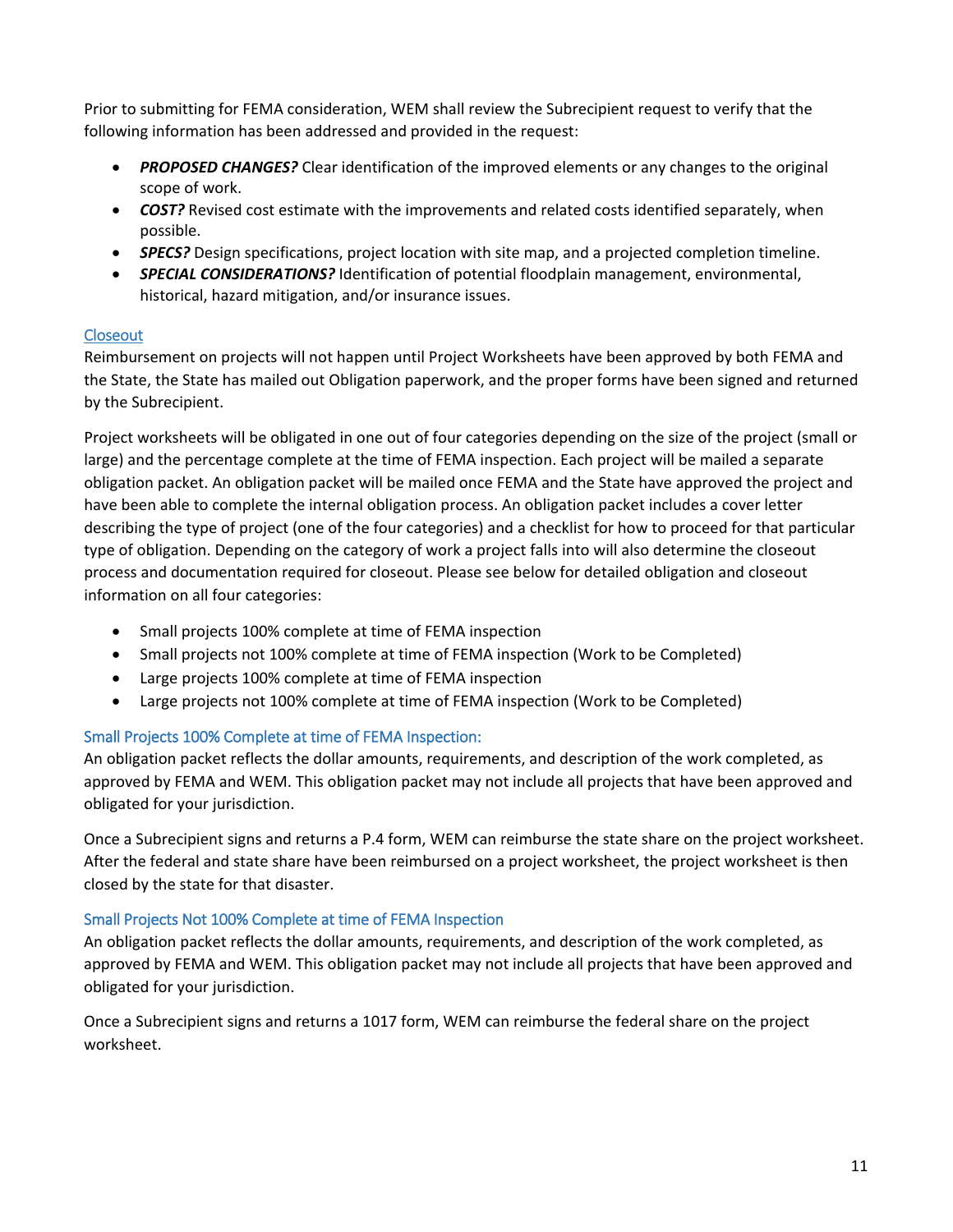#### **Submit site photographs and all supporting documentation**

For the state to complete its review and close this project, we need documentation for all work completed written as "Work to Be Completed" in the 90‐91 form.

We do not need photographs or documentation for "Work Completed" in the 90‐91 form, as FEMA had collected documentation and verified costs at the time the project was awarded.

Once a Subrecipient signs and returns a P.4 form, submits site photographs, and summary of expenses of work to be completed, WEM can reimburse the state share on the project worksheet.

After the federal and state share have been reimbursed on a project worksheet, the project worksheet is then closed by the state for that disaster.

# Category Z Management Costs

If and when a Subrecipient requests a Category Z PW for management costs, the FEMA Program Delivery Manager (PDMG) will formulate a Category Z PW for 5 percent of the Total Award Amount obligated for a Subrecipient at the time of its request. FEMA may process amendments up to once a quarter for 5 percent of the Total Award Amount obligated for the Subrecipient at the time of its amendment request. If all final actual management costs are known at the time the Subrecipient requests a Category Z PW, the Subrecipient should submit its claim for all eligible costs incurred and FEMA will obligate the Category Z PW based on the actual eligible costs up to the 5 percent maximum. If additional project costs are obligated or deobligated, FEMA will adjust the 5 percent maximum and the actual eligible costs as appropriate.

# Documentation and Requirements

The following documentation will be needed at closeout to substantiate the eligibility of management activities and associated costs. Additionally, costs claimed must be reasonable.

- An explanation of work performed with a representative sample of daily logs/activity reports. The activity must be related to eligible projects. Therefore, management costs associated with an appeal that is ultimately denied are not eligible. If an eligibility determination is appealed and the appeal is ultimately granted, that project is eligible for inclusion in the calculation of the Category Z PW and management activities associated with the eligible project costs are eligible for reimbursement.
- Documentation to substantiate the necessity of any claimed office supplies, equipment, or space.
- For meetings or site inspections, the activity description needs to include the number and purpose of the meetings or site inspections.
- Travel costs need to include the purpose of travel and a copy of the travel policy.
- Training needs to include the locations, date(s), and title of the course. The training must be related to PA and occur within the period of performance of the Category Z PW.
- Certify that the management activities and associated costs claimed are eligible, consistent with PA guidance, and not related to ineligible projects.

# **Closeout and Final Reconciliation**

All Category Z PWs will be reconciled and reimbursed based on actual costs not to exceed the maximum percentage allowed (7 percent for Recipients and 5 percent for Subrecipients). This includes Category Z PWs that are below the large project threshold.

The period of performance for all Category Z PWs for management costs under the Interim Policy is tied to the timelines provided in Sections C.4 and C.5 of the Interim Policy. The Recipient must submit its certification of the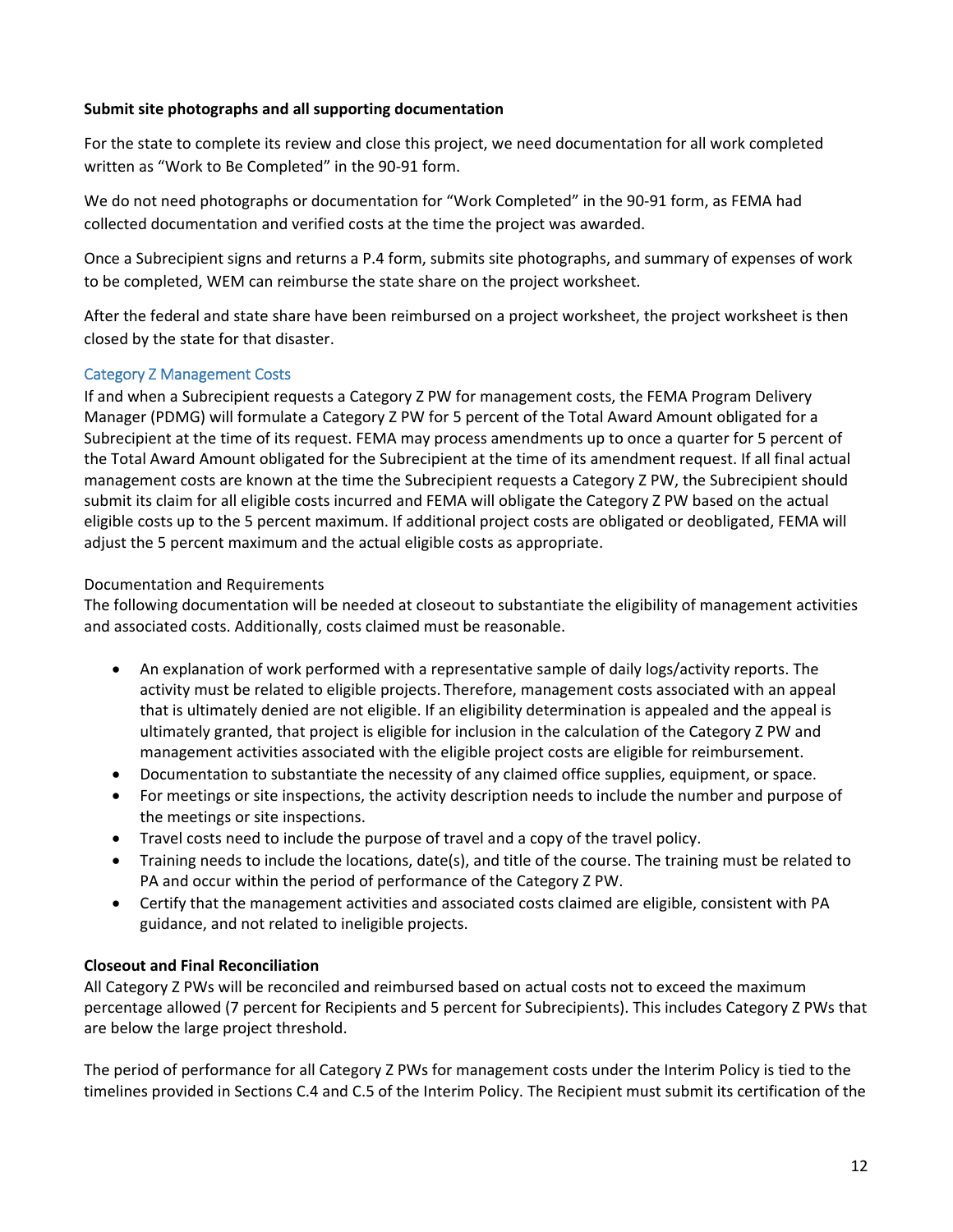Subrecipient's Category Z PW with the final payment of claim and supporting documentation to FEMA within 180 days of the end of the period of performance.

# Large Projects 100% Complete at time of FEMA Inspection

An obligation packet reflects the dollar amounts, requirements, and description of the work completed, as approved by FEMA and WEM. This obligation packet may not include all projects that have been approved and obligated for your jurisdiction.

Once a Subrecipient signs and returns a 1017 form, WEM can reimburse the federal share on the project worksheet.

Once a Subrecipient signs and returns a P.4 form, WEM can reimburse the state share on the project worksheet.

After the federal and state share have been reimbursed on a project worksheet, the project worksheet is then closed by the state for that disaster.

# Large Projects Not 100% Complete at time of FEMA Inspection

An obligation packet reflects the dollar amounts, requirements, and description of the work completed, as approved by FEMA and WEM. This obligation packet may not include all projects that have been approved and obligated for your jurisdiction.

It also lists the percentage of work complete, which is less than 100%. This means not all physical work required was complete at the time the project was awarded by FEMA.

Please note that large projects only reimburse actual eligible costs incurred. DMA Form 1017 lists the estimated cost based on estimates provided to your FEMA program delivery manager (PDMG. These amounts may and likely will change after FEMA reviews and approves the project's closeout package.

Upon receipt of the signed P.4, the state will reach out to the Subrecipient point of contact to schedule an on‐ site visit. At this visit, the state representative will take photos of the work that was completed as well as work with the Subrecipient on what is needed to be submitted for review.

# **Submit all supporting documentation**

For the state to complete its review and close this project, all supporting documentation for all work completed written as "Work to Be Completed" in the 90‐91 form, must be submitted. We do not need photographs or documentation for "Work Completed" in the 90‐91 form, as FEMA had collected documentation and verified costs at the time the project was awarded.

Types of documented needed for a successful closeout:

Cover sheet or letter – the cover sheet or letter goes into detail what the Subrecipient is requesting during closeout (i.e. cost overrun or cost underrun.

Summary of Expenditures – the summary should total all costs related to completing the project worksheet scope of work. The summary should be organized by site as it is on the project worksheet. When the state reviews the costs and documentation, it does so against what it written in the project worksheet scope of work and work to be completed.

Supporting Documentation – the following must be submitted along with the cover sheet and summary of expenditures. Not all documentation types may be applicable for the work that was completed: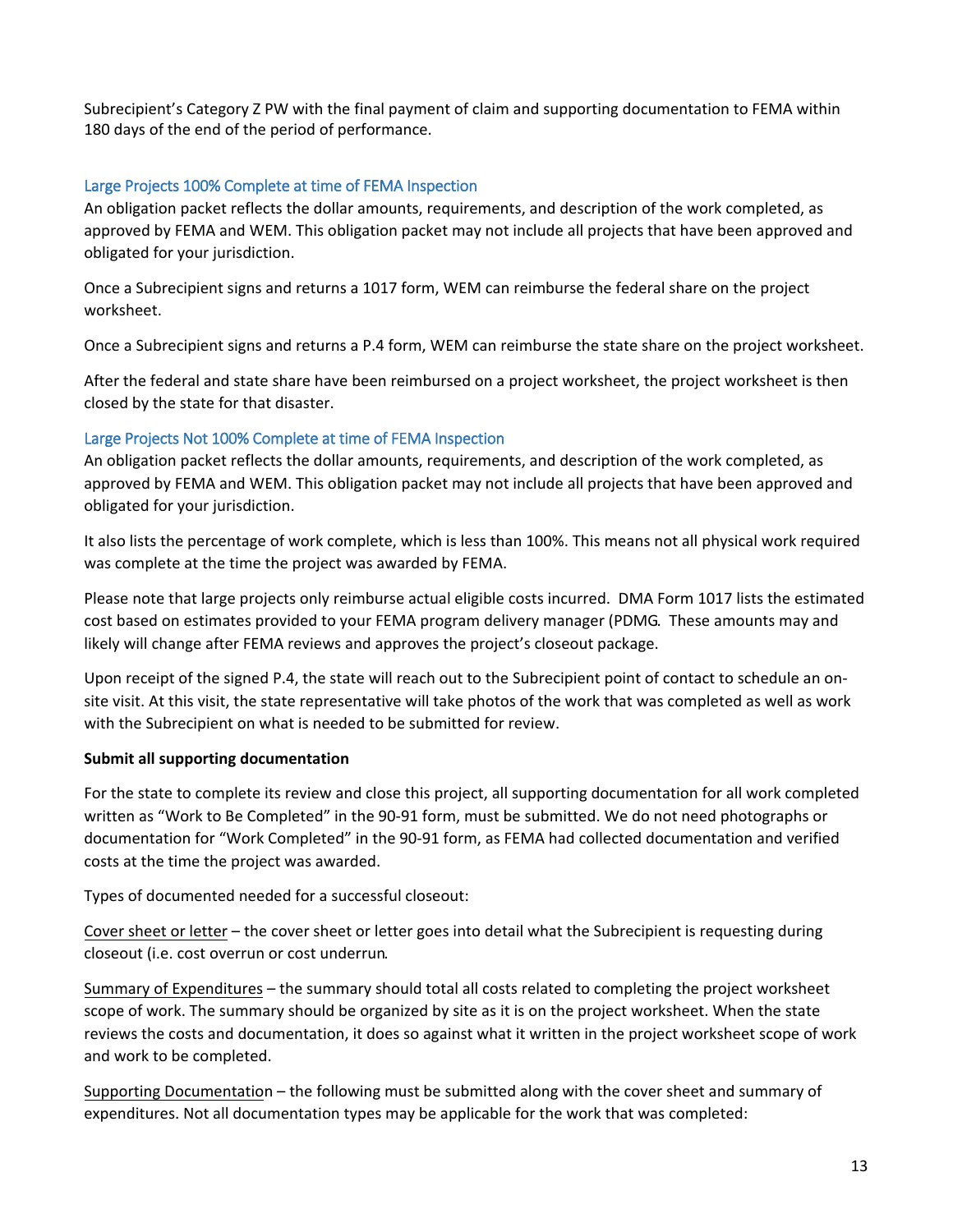- Force Account Labor
	- o Labor Costs and Records
	- o Fringe Benefits
	- o Personnel Pay Policies
- Force Account Equipment/Supplies
	- o Salvage Value
	- o Equipment Rates
- Force Account Materials
- Contracts
	- o Procurement Procedures
	- o Invoices/Canceled Checks
	- o Price Analysis to determine reasonableness of cost
	- o Scope of Work
	- o Type of Contract
		- **Related Correspondence**
		- Bid Documents Engineering/Architectural and Construction Work must be bid out
		- Contracts Copy of any Signed Contract
		- **-** Change Orders
- Applicable Codes and Standards
- Documentation of Any Required Environmental Compliance
- Other Backup Documentation as needed
- General Items
	- o Invoices, Time Sheets, Work Orders proof of payment for each
	- o Photos
	- o Issues Identified in the Comment Field of the DSR/PW
		- **•** Documentation Requirements
		- **Insurance Requirements**
		- **Special Considerations**
		- **Environmental Concerns**
		- **Insurance Issues**
		- **EXECOMPLE COMPLIANCE WITH HISTORY PRESERVATION Requirements**
	- o Time Extensions include any time extensions you requested from the State or FEMA, if you do not have one submit a request at this time. Your request should state why the project was completed after the default completion date indicated on your project worksheet.
	- o Work Completion Date Document the day the work was completed

The state will review the cover sheet, summary of expenditures, and any supporting documentation for completeness. If there are any questions, concerns, or clarifications, the state will follow up with the Subrecipient as needed.

After the state has completed their review, they will send a recommendation letter and all supporting documentation to FEMA requesting that FEMA reviews and closes the project. During their review, FEMA will follow up with the state with any questions or clarifications. Upon completion of their review, FEMA will award a new version of the project worksheet to the state and close the project worksheet for the Subrecipient and the disaster. The state will then obligate the updated project worksheet to the Subrecipient (see Obligations) for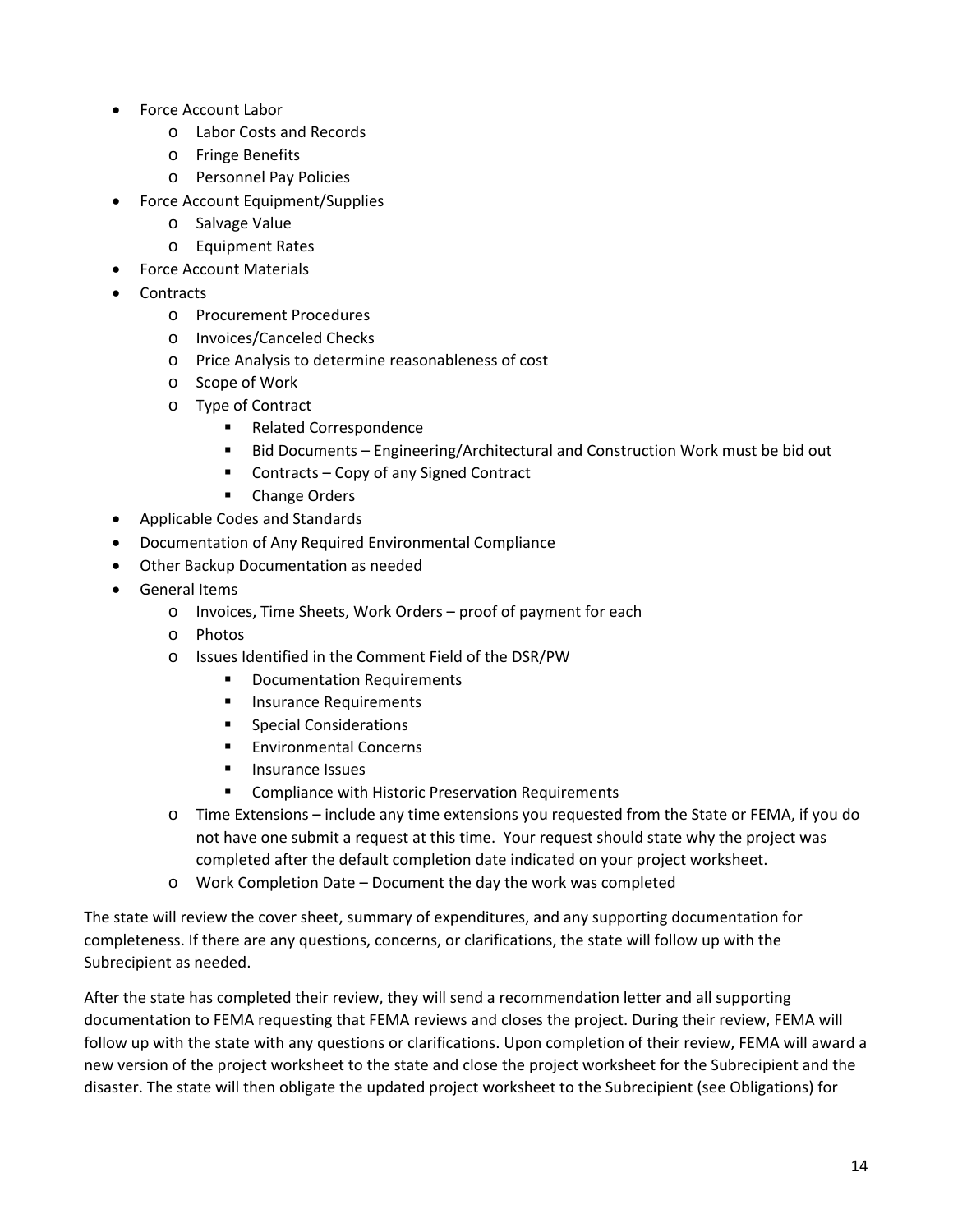final 1017 and P.4 signatures. After receiving the signed 1017 and P.4, the state will request final reimbursement.

After the federal and state share have been reimbursed on a project worksheet, the project worksheet is then closed by the state for that disaster.

# Small Project Net Overrun Appeal and Closeout

If the total approved amount on a Project Worksheet is less than the annually adjusted large project threshold published in the Federal Register, it is considered a small project.

"FEMA will not normally review an overrun for an individual small project. The normal procedure for small projects will be that when a [Subrecipient] discovers a significant overrun related to the total final cost for all small projects, the [Subrecipient] may submit an appeal for additional funding." 44 CFR 206.204(e(2

FEMA only adjusts the approved amount on individual small projects if:

- The Subrecipient did not complete the approved SOW;
- The Subrecipient requests additional funds related to an eligible change in a SOW;
- The PW contains inadvertent errors or omissions; or
- Actual insurance proceeds differ from the amount deducted in the PW

#### **Submission Deadline**

Small Project Net Overrun Appeal: Within 60 days following the completion of all small projects.

WEM must submit the certification of completion of all small projects to FEMA within 180 days from the date that the Subrecipient completes its last small project.

Prior to submitting for FEMA consideration, the Recipient shall review the Subrecipient request to verify that the following information has been addressed and provided in the request:

- *TIMELY SUBMISSION?* Written verification that the appeal was submitted within 60 days of the completion of the FINAL small project.
- *CERTIFICATION?* Subrecipient certification, signed by applicant's authorized agent, with supporting documentation substantiating claimed final costs for each small project (P.4).
- *VALIDATION?* Comparison between each approved SOW and the actual work completed; variances should be clearly identified.
- *HAZARD MITGATION?* Documentation and separate accounting of the completion of approved Hazard Mitigation measures in accordance with the SOW.
- *SPECIAL CONDITIONS?* Verify and provide adequate documentation that all special considerations conditions of the grant have been met (obtain and maintain insurance, environmental compliance conditions, special permits, etc.).

# Appeals

The Subrecipient may appeal any FEMA determination related to an application for, or the provision of, assistance under the PA program. For Alternative Procedures Projects, the Subrecipient may submit an appeal only for insurance or corrective actions resulting from reviews such as an audit.

FEMA provides the Subrecipient with two opportunities to request FEMA reconsider a determination. The first appeal is to the FEMA Regional Administrator. If the Subrecipient disagrees with the first appeal determination,